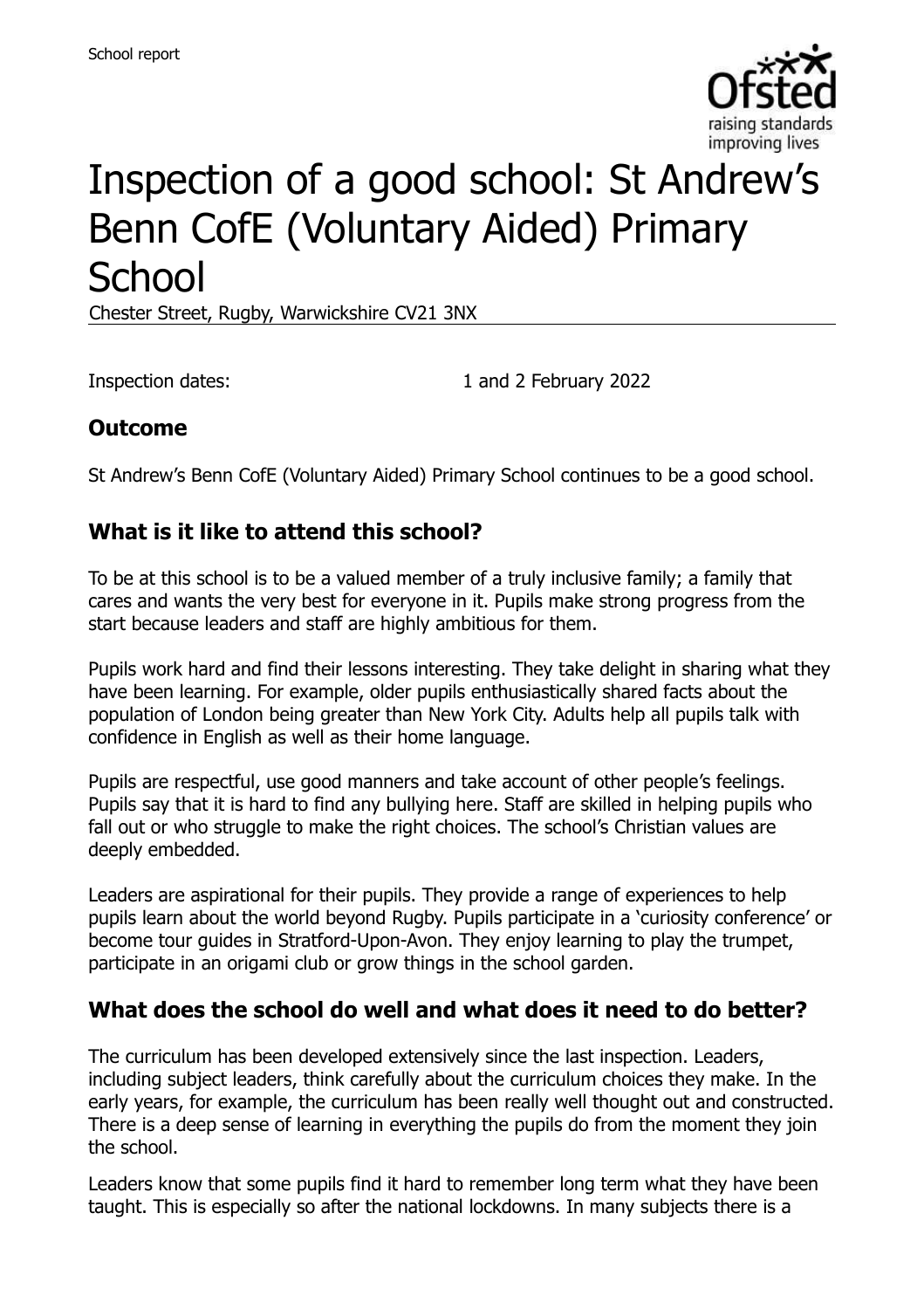

clear sequence of what pupils will learn and when they will learn it. This helps pupils remember and build their knowledge step by step. Other subjects, including geography, are still being developed to ensure that pupils build on what they already know and can do. Leaders are already beginning to refine these areas of the curriculum to help pupils become more successful in their learning.

Leaders want all pupils, including those with special educational needs and/or disabilities (SEND), to make good progress. They provide training to help teachers improve their classroom practice. This, with support from subject leaders, is helping teachers deepen their subject knowledge. The special educational needs coordinator is determined to remove the barriers some pupils with SEND have. However, in some subjects learning is not yet sufficiently well adapted to support all pupils effectively with their learning.

There is a strong reading culture in the school. Most pupils read confidently and fluently. Pupils of all ages talk about their class author and favourite books. They love receiving a book of their own each year on their birthday. The new phonics programme is helping more pupils read at an earlier stage. Adults have been well trained and teach pupils with confidence. There is rigour and consistency in the way that reading is taught.

Beyond phonics there is a clear focus on teaching vocabulary and comprehension skills. All staff model new words and ensure that pupils say them correctly and use them in context. Pupils become increasingly articulate as they move through the school. This is a strength of the school. Leaders' determination to ensure that pupils develop the skills and confidence to make their thoughts and opinions known is realised.

Pupils get a really good start to school. The sense of purpose and learning behind every activity in the early years is clear to see. Pupils are eager to learn because staff use every opportunity in the environment well to stimulate curiosity. Pupils gain a wealth of knowledge. They take delight in sharing what they know. For example, they count to five or retell the story of 'Q-Pootle 5.' Pupils learn well together. They concentrate hard and do not give up easily.

Pupils' behaviour is good. There is a calm, caring ethos and relationships between pupils and with staff are strong. Kindness, honesty and forgiveness are shown by all. Leaders, staff and governors model these qualities constantly. Pupils quickly learn how to be responsible citizens.

Leaders and staff are highly ambitious for their pupils. They actively promote pupils' wider development. They ensure that trips, sporting and musical events widen pupils' experiences and raise aspirations. Parents and carers feel valued and part of the family atmosphere. They know that their children are nurtured, supported and challenged every single day.

# **Safeguarding**

The arrangements for safeguarding are effective.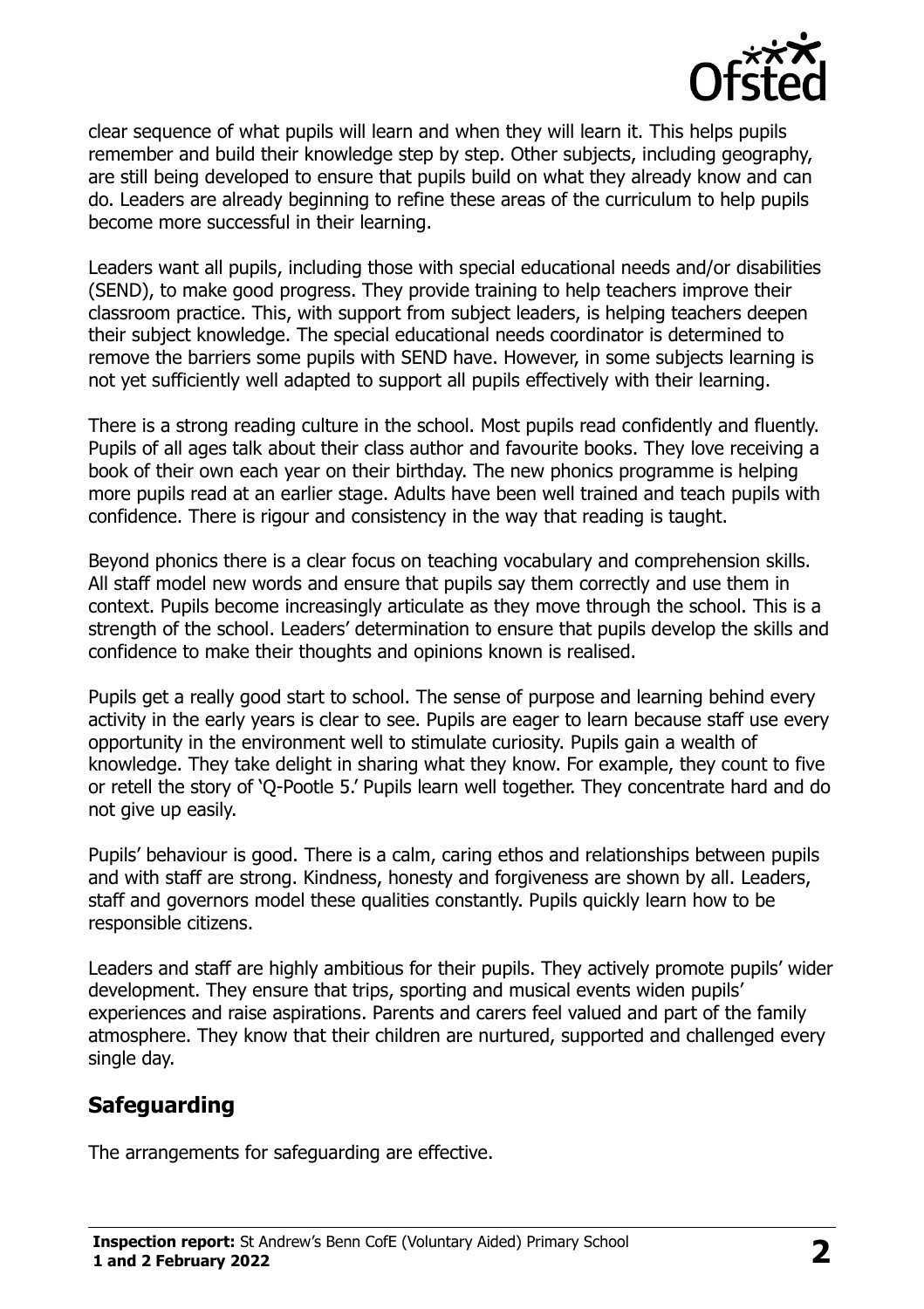

Pupils thrive because all staff care about them and their families. Staff work together to keep pupils safe. Leaders check staff are safe to work with pupils and train them well. They follow the most up-to-date guidance on safeguarding. Members of the designated safeguarding team are quick to take action whenever a concern is raised. They provide early help and work effectively with external agencies to support the whole family.

Pupils learn about healthy relationships and what makes a good friend. From an early age, pupils learn how to say no and tell an adult when they feel uncomfortable about something.

# **What does the school need to do to improve?**

# **(Information for the school and appropriate authority)**

- Leaders are working on the curriculum but have not yet made clear the knowledge that pupils need to know and remember in all subjects. This slows pupils' progress in some subjects and makes it harder for them to remember long term what they have been taught. Leaders should continue to develop the curriculum for each subject so that the key knowledge that pupils need to know is set out in the order in which they need to learn it.
- Staff do not always consider how best to teach each subject so that all pupils, including those with SEND, can access the learning easily. This means that some pupils do not quickly secure new ideas and knowledge. Leaders should help and support staff to know how they can adapt learning appropriately to support all pupils effectively. Leaders have plans in place to develop subject-specific pedagogy.

# **Background**

When we have judged a school to be good, we will then normally go into the school about once every four years to confirm that the school remains good. This is called a section 8 inspection of a good or outstanding school, because it is carried out under section 8 of the Education Act 2005. We do not give graded judgements on a section 8 inspection. However, if we find evidence that a school would now receive a higher or lower grade, then the next inspection will be a section 5 inspection. Usually this is within one to two years of the date of the section 8 inspection. If we have serious concerns about safeguarding, behaviour or the quality of education, we will deem the section 8 inspection as a section 5 inspection immediately.

This is the first section 8 inspection since we judged the school to be good in December 2016.

# **How can I feed back my views?**

You can use [Ofsted Parent View](https://parentview.ofsted.gov.uk/) to give Ofsted your opinion on your child's school, or to find out what other parents and carers think. We use information from Ofsted Parent View when deciding which schools to inspect, when to inspect them and as part of their inspection.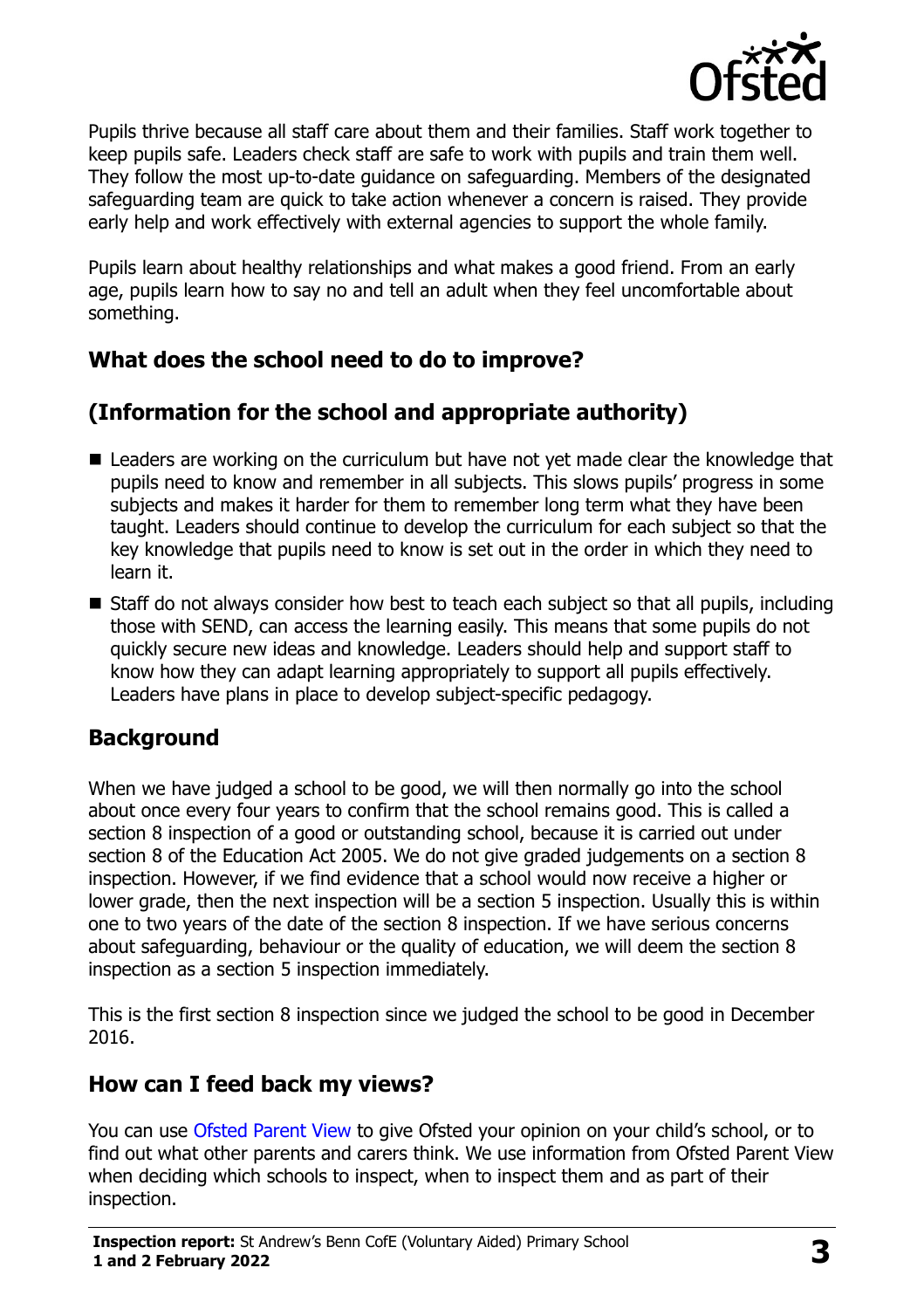

The Department for Education has further quidance on how to complain about a school.

If you are the school and you are not happy with the inspection or the report, you can [complain to Ofsted.](https://www.gov.uk/complain-ofsted-report)

#### **Further information**

You can search for [published performance information](http://www.compare-school-performance.service.gov.uk/) about the school.

In the report, '[disadvantaged pupils](http://www.gov.uk/guidance/pupil-premium-information-for-schools-and-alternative-provision-settings)' refers to those pupils who attract government pupil premium funding: pupils claiming free school meals at any point in the last six years and pupils in care or who left care through adoption or another formal route.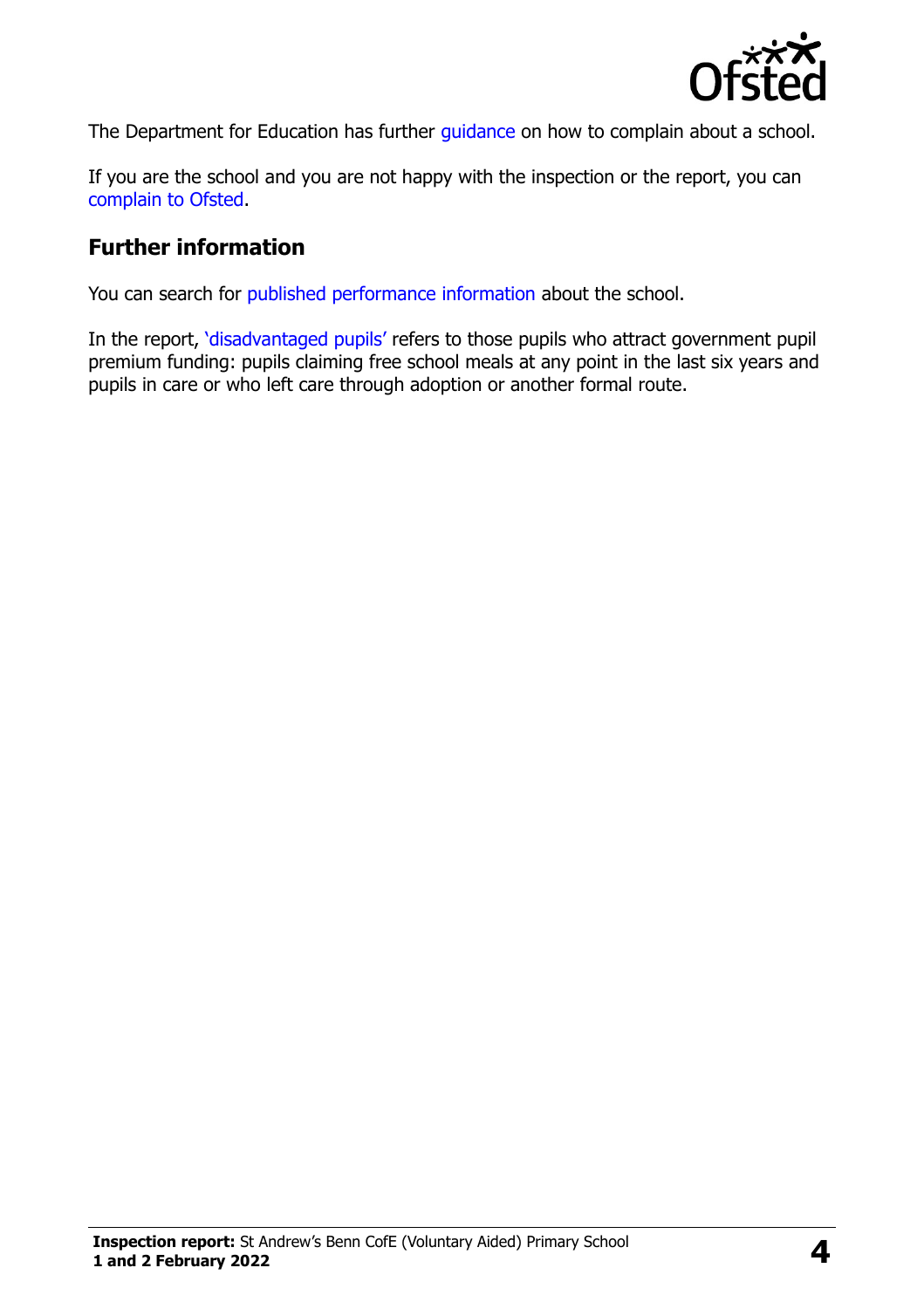

# **School details**

| Unique reference number             | 130877                                                            |
|-------------------------------------|-------------------------------------------------------------------|
| <b>Local authority</b>              | Warwickshire                                                      |
| <b>Inspection number</b>            | 10205184                                                          |
| <b>Type of school</b>               | Primary                                                           |
| <b>School category</b>              | Maintained                                                        |
| Age range of pupils                 | 3 to 11                                                           |
| <b>Gender of pupils</b>             | Mixed                                                             |
| Number of pupils on the school roll | 314                                                               |
| <b>Appropriate authority</b>        | The governing body                                                |
| <b>Chair of governing body</b>      | Corinna Robson                                                    |
| <b>Headteacher</b>                  | Abigail Huggins                                                   |
| Website                             | www.standrewsbennprimary.co.uk                                    |
| Date of previous inspection         | 13-14 December 2016, under section 5 of<br>the Education Act 2005 |

# **Information about this school**

- The school received its last section 48 inspection of church schools on 22 October 2015. Section 48 inspections were suspended due to the COVID-19 pandemic. They restarted in September 2021. The next inspection will be within eight years of the last section 48 inspection.
- This school does not use any alternative provision.

# **Information about this inspection**

- This was the first routine inspection the school received since the COVID-19 pandemic began. The inspector discussed the impact of the pandemic with leaders and has taken that into account in their evaluation of the school.
- The inspector met with the headteacher, deputy headteacher, subject leaders, the special educational needs coordinator, members of staff and a member of the office team. The inspector held a meeting virtually with three governors, including the chair of the governing body. The inspector also had a telephone conversation with a representative of the local authority.
- Deep dives in reading, mathematics and geography were carried out. For each deep dive, these included discussions about the curriculum with subject leaders, visits to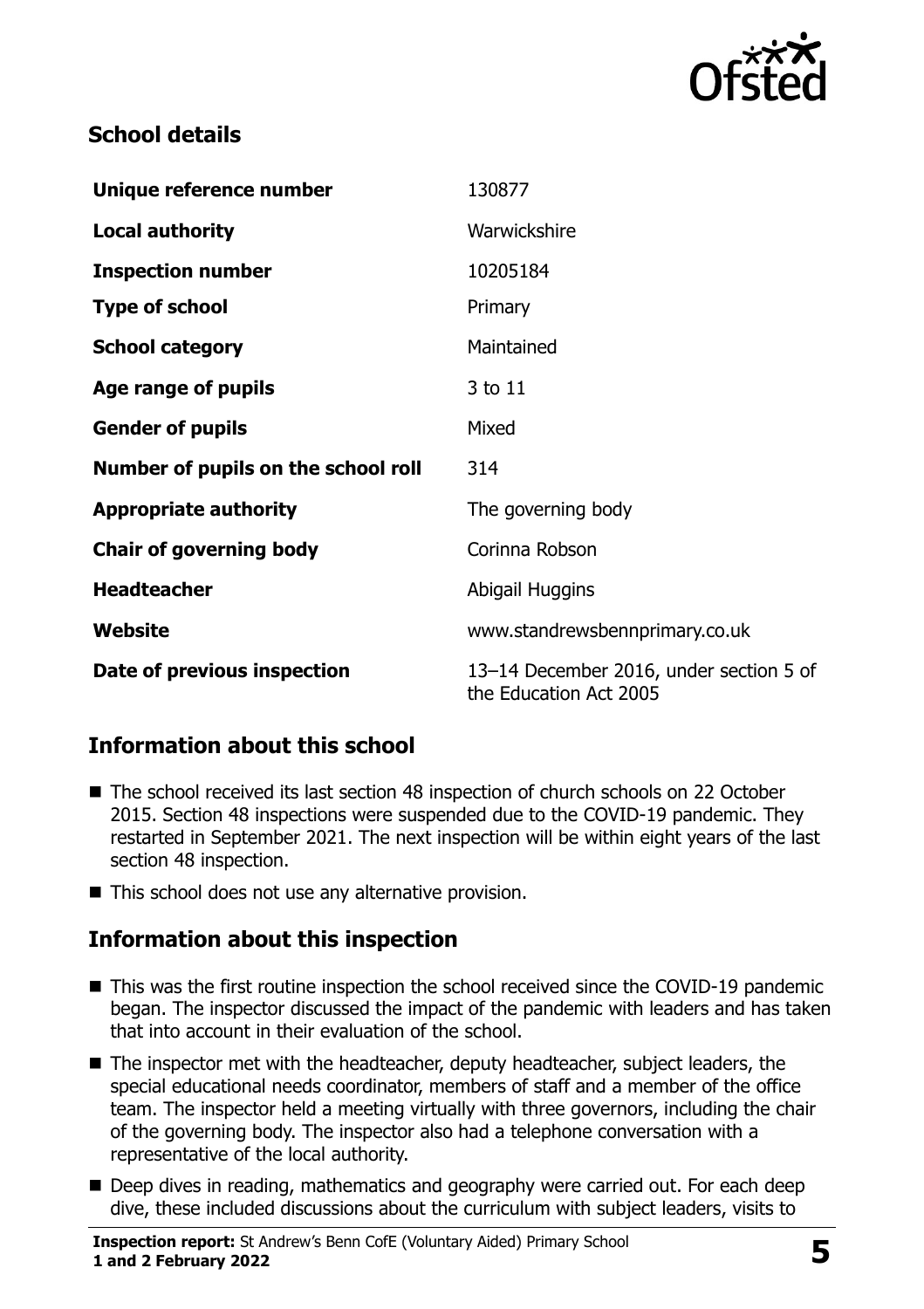

lessons and scrutiny of pupils' work. The inspector also met with pupils to discuss their learning in these subjects and listened to pupils read.

- A range of documentation was scrutinised, including leaders' plans to improve the school and the school website. Minutes of governing body meetings were also checked.
- When inspecting safeguarding, the inspector considered the school's procedures for recruiting staff, the quality of staff training and the school's procedures for keeping pupils safe.
- The inspector spoke to parents on the morning of the second day of the inspection. The inspector considered responses, including free-text comments, to Ofsted Parent View, the online questionnaire.
- $\blacksquare$  The inspector considered the responses to the staff surveys.

#### **Inspection team**

Nicola Harwood, lead inspector Her Majesty's Inspector